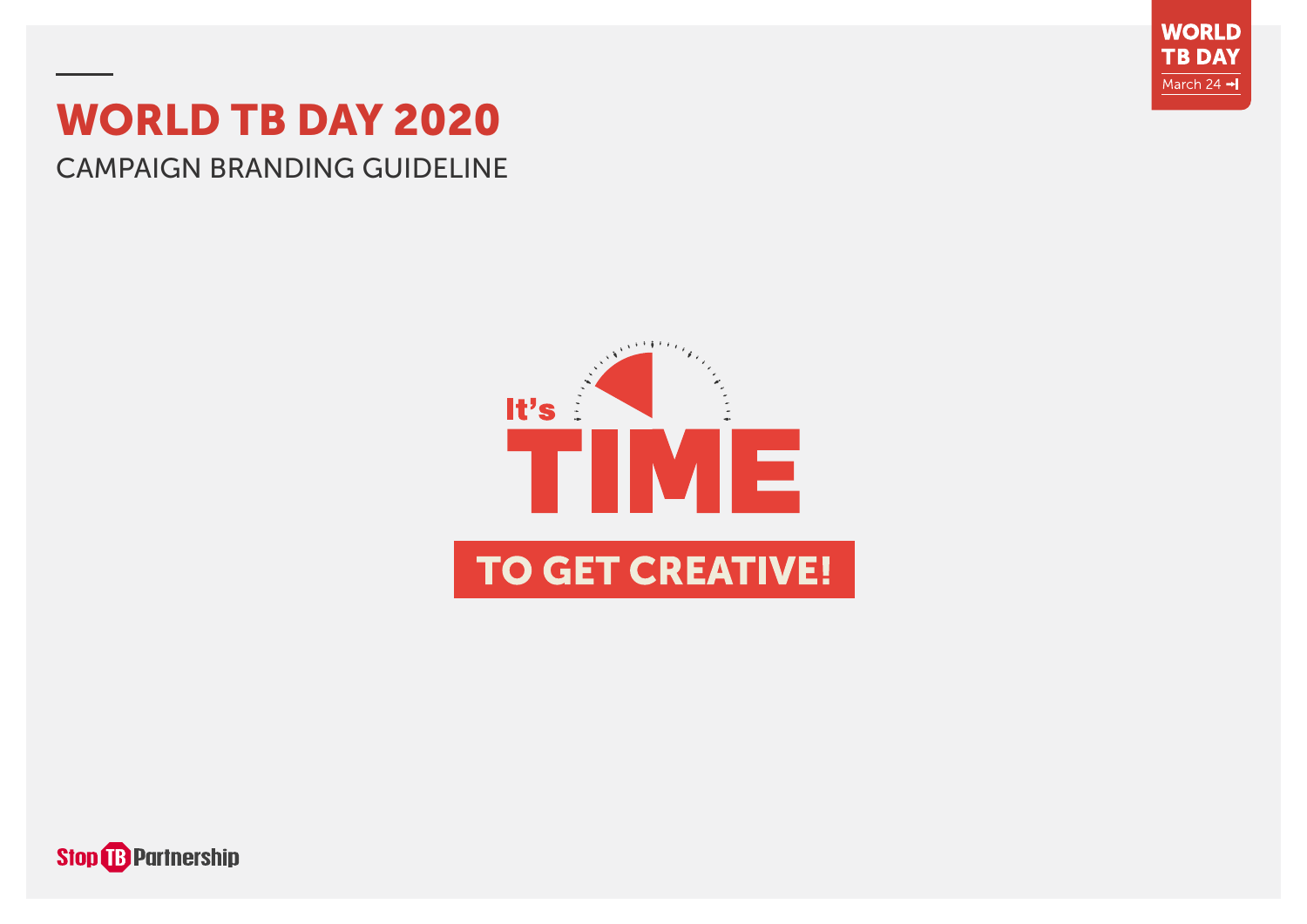

# Do you have your own message in mind?

You will find here a number of assets to help you in the creation of your own Wolrd TB Day visuals.

All the assets presented below can be found on the World TB Day [website.](http://stoptb.org/events/world_tb_day/2020/)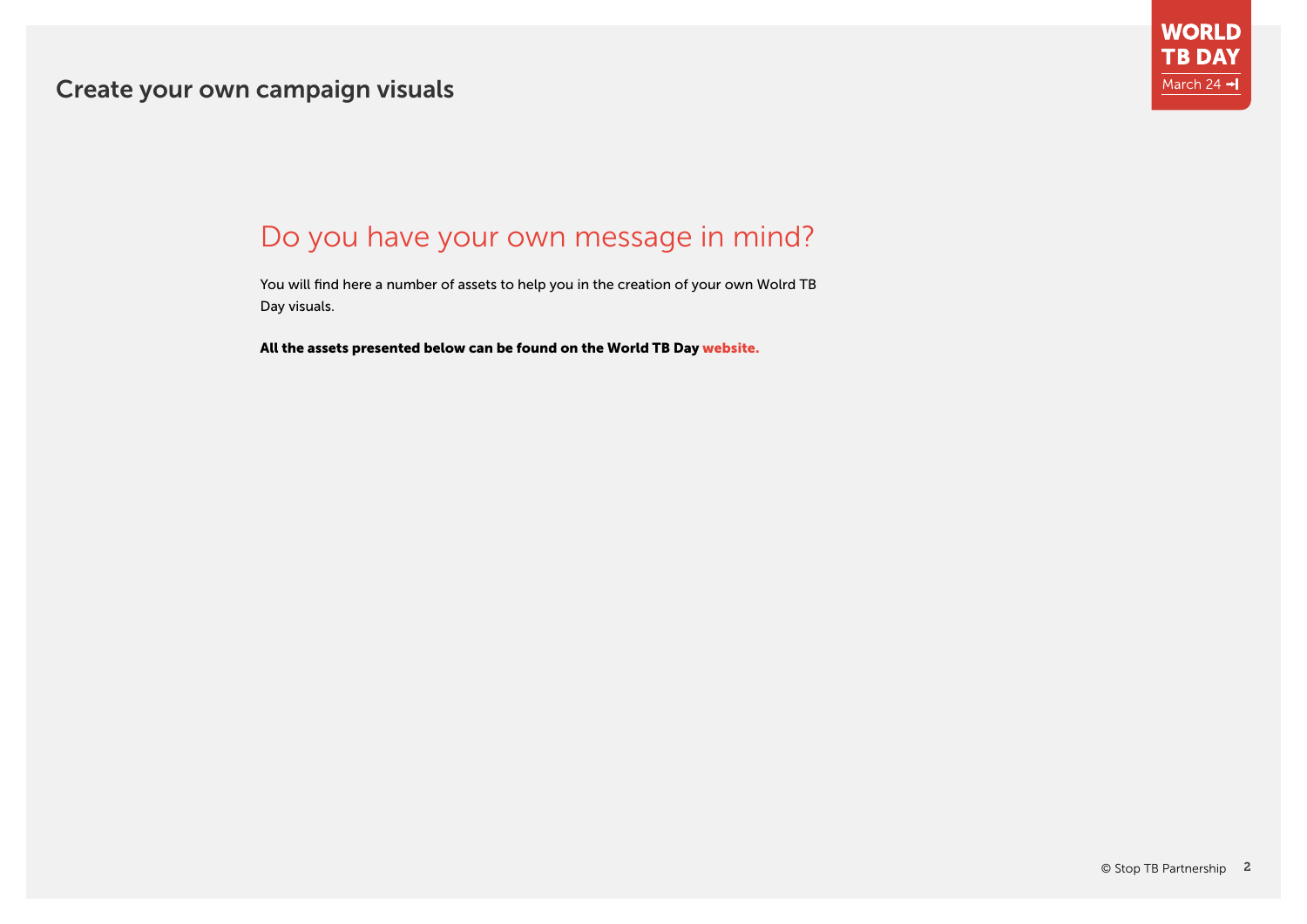# **WORLD<br>TB DAY** March 24  $\rightarrow$

# Content

| $1.0$ | <b>Templates</b>    | 4  |
|-------|---------------------|----|
| 2.0   | "It's Time" visual  | 5  |
| 3.0   | <b>Typograhy</b>    | 9  |
| 4.0   | color scheme        | 11 |
| 5.0   | <b>WTBD Logo</b>    | 12 |
| 6.0   | <b>End TB Arrow</b> | 13 |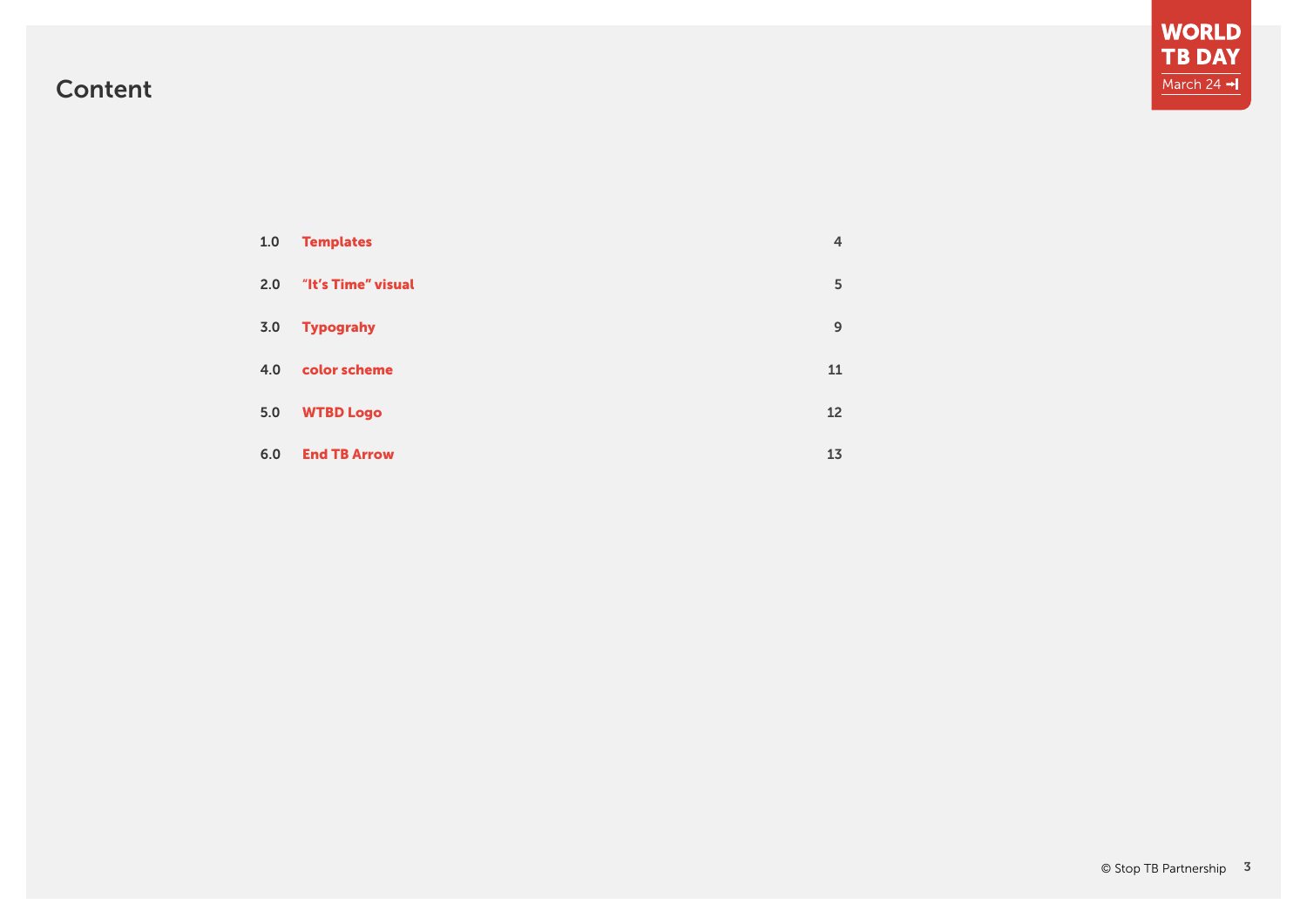<span id="page-3-0"></span>1.0 Templates We have prepared templates available in all 6 UN languages that you can use to write your own world TB day message.

You can use one of these online free tools to create your image:

[https://picfont.com/editor](https://picfont.com/editor
) <https://addtext.com/photo/>



Download the templates from the World TB Day [webpage.](http://stoptb.org/events/world_tb_day/2020/materials.asp)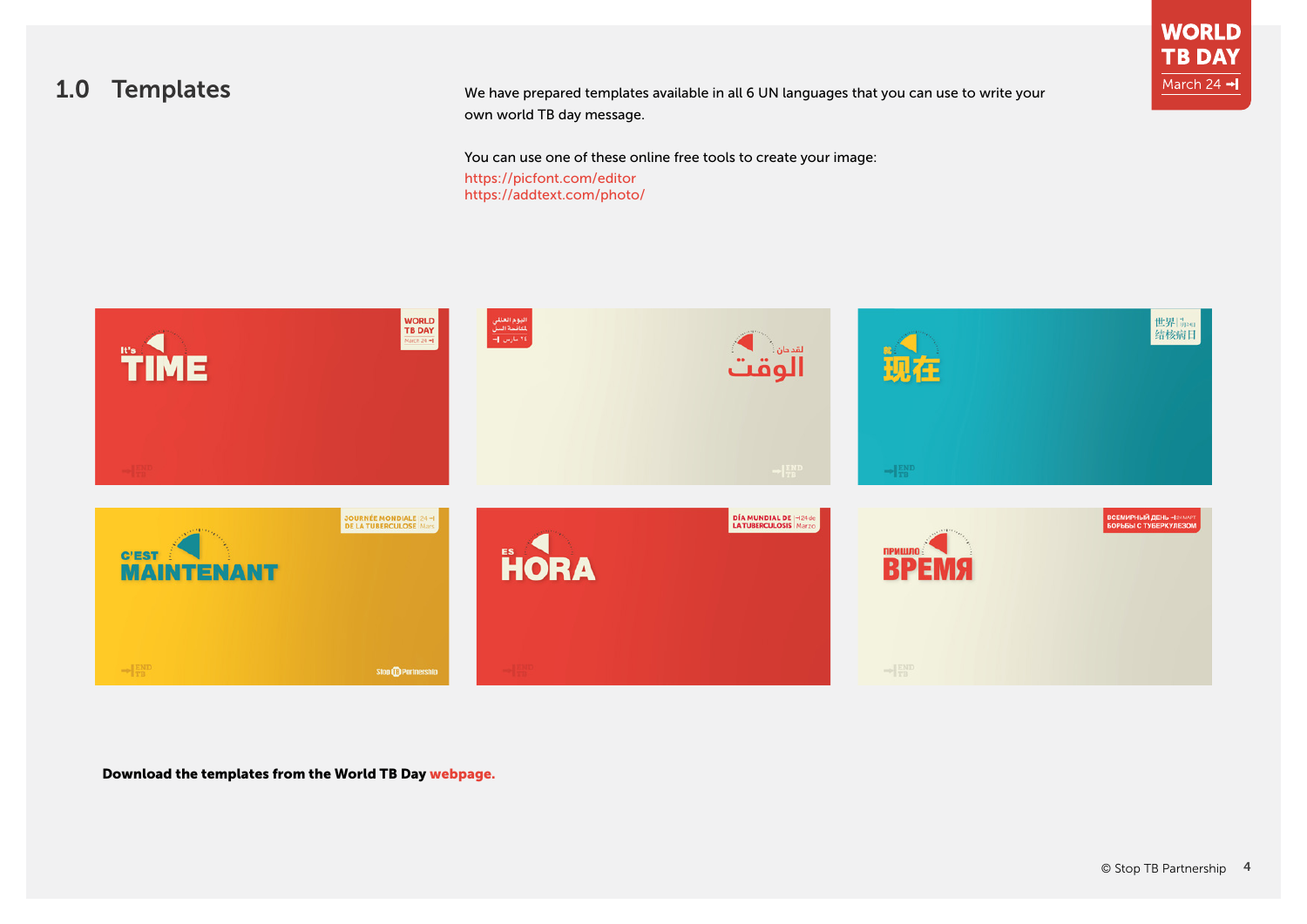2.0 "It's Time" visual The "It's Time" visual is available for download in various formats, including vector. Download the visuals from the World TB Day [webpage](http://stoptb.org/events/world_tb_day/2020/materials.asp).



**WORLD TB DAY** March 24 -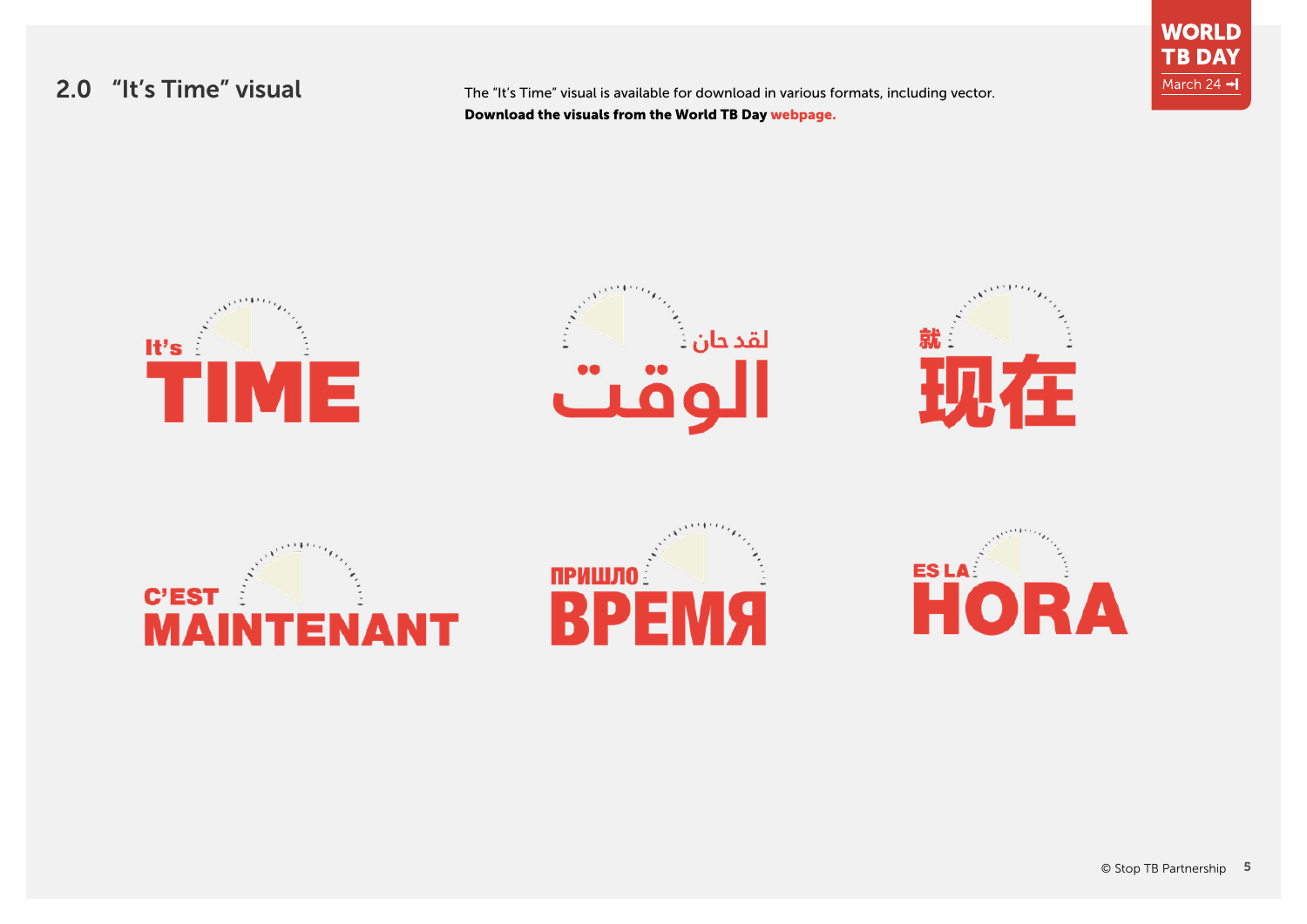

3.0 Typographie The font used for the World TB Day visuals is "Museo Sans". If you do not have access to this font, we suggest that you use "**Helvetica"** as an alternative.



# Museo Sans **Helvetica**

# 900 **Bold**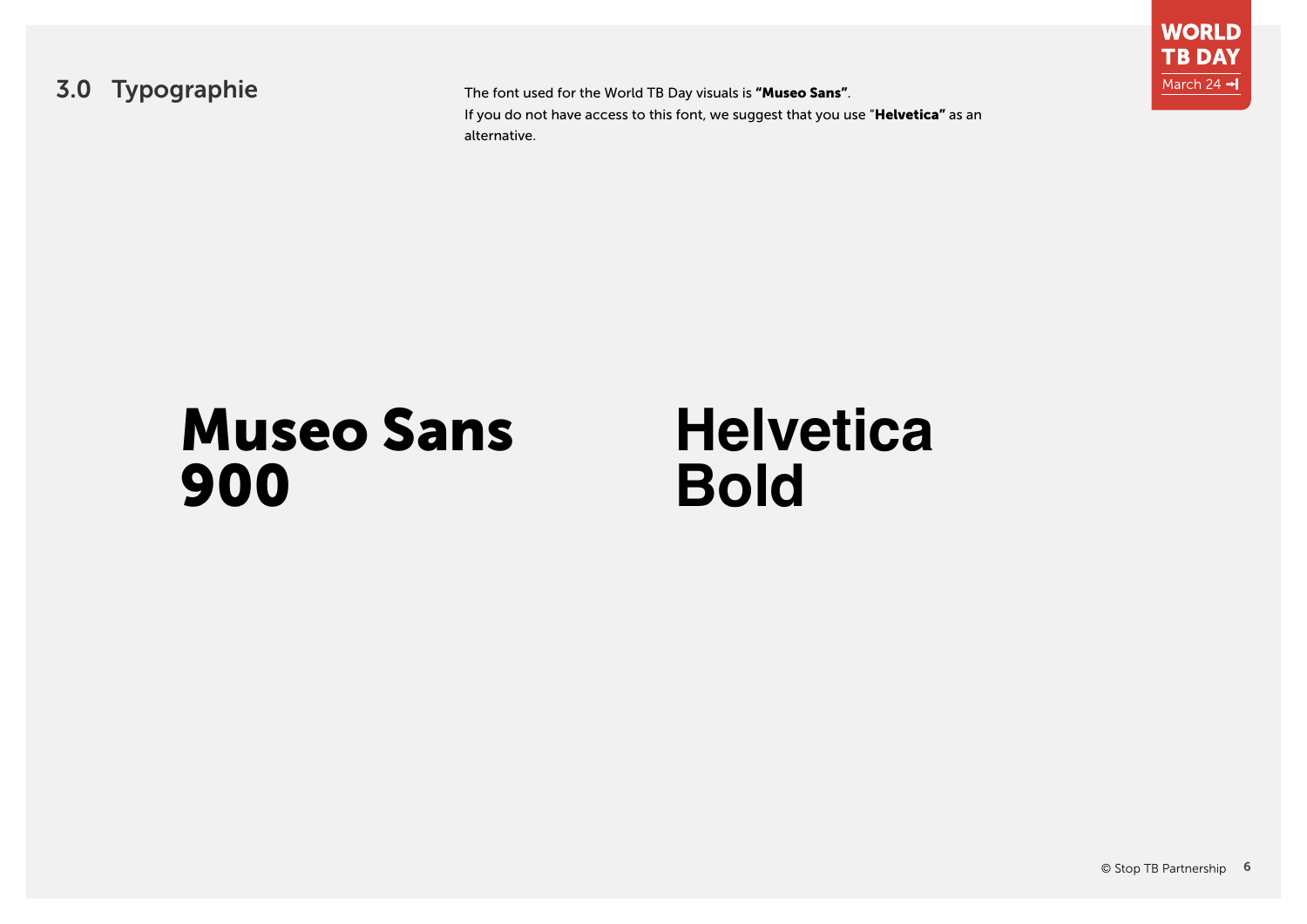## 4.0 Color scheme

The 4 color backgrounds of this year's World TB Day are gradients made of the combination of 2 colors.

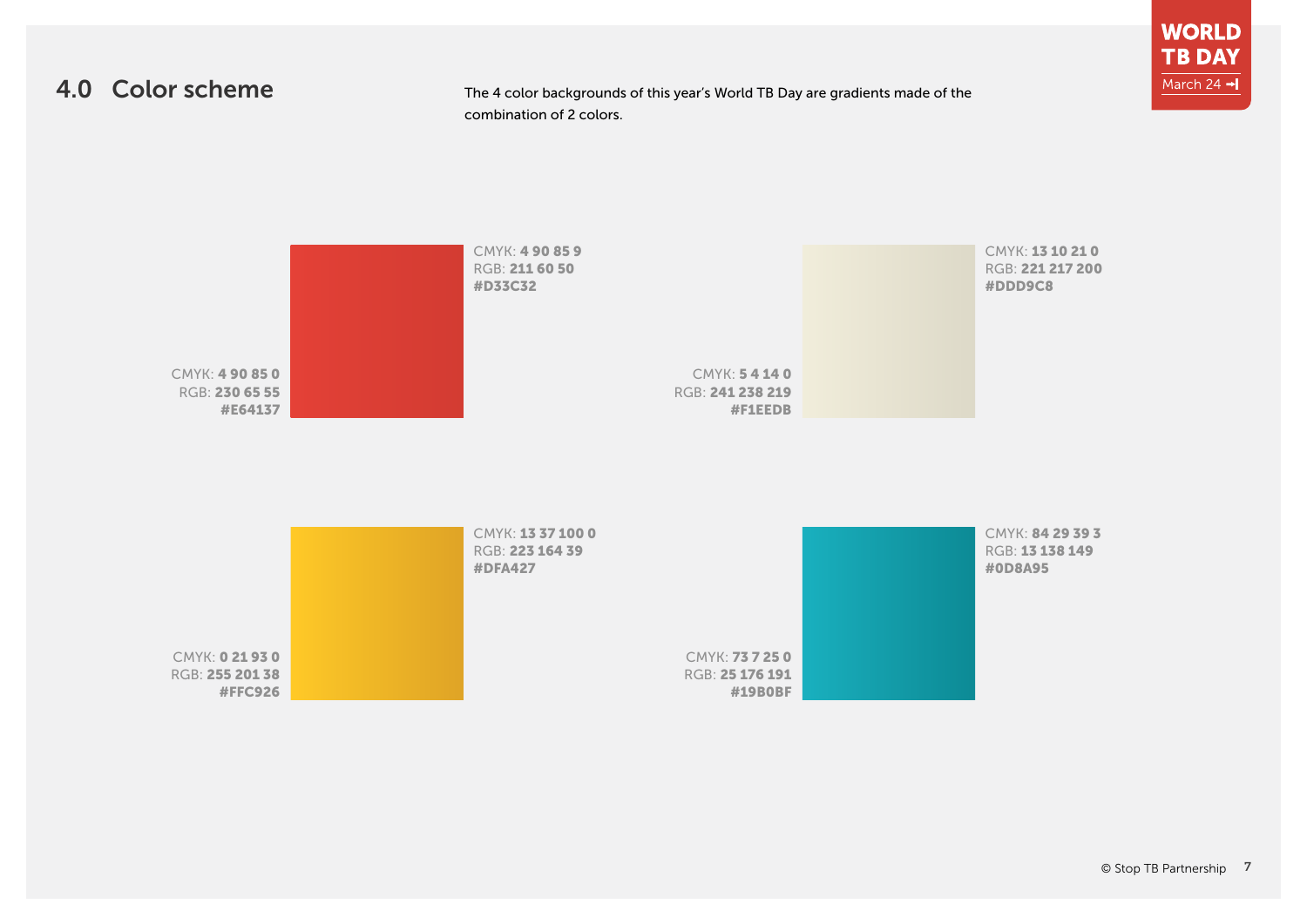### <span id="page-7-0"></span>5.0 World TB Day Logo

A World TB Day logo, developed as a tag, can be added in the top corner of any communication material. The use of a tag is less intrusive than that of a logo, but at the same time communicates a distinguished identity, creating a link between World TB events everywhere.

Download the Logo from the World TB Day [webpage](http://stoptb.org/events/world_tb_day/2020/materials.asp).

#### Color version



#### Full color **Example 2018** White Logo for **Black logo Black logo** Black logo Colored background or images

Reversed Logo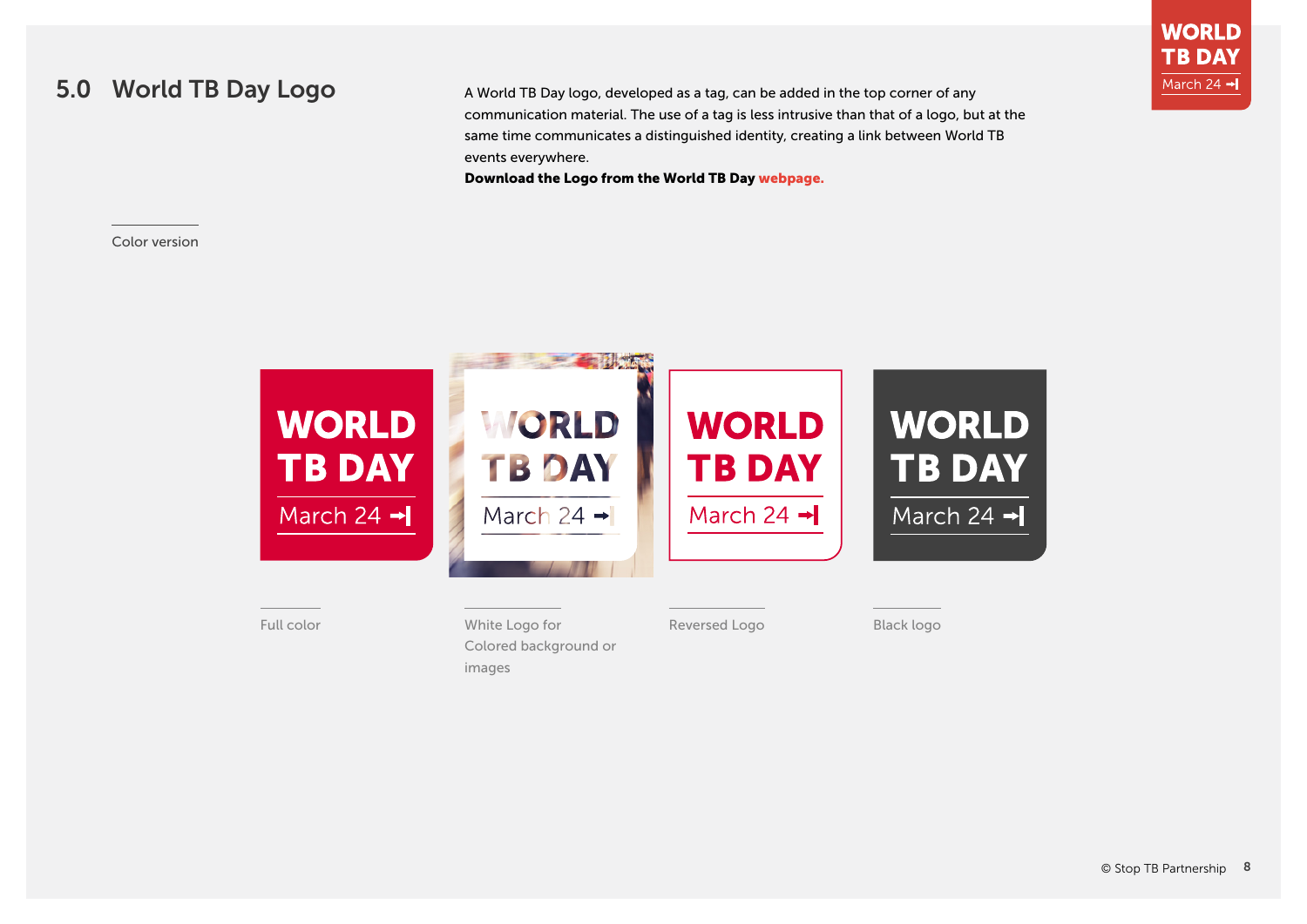# 5.1 World TB Day Logo

To ensure that the logo is always legible, a minimum print and screen size has been established along with a minimum clear space surrounding the logo. These are minimum specifications and should be increased when possible.

#### Min. Size





Min. Print Size: 15 mm

Min. screen Size: 45 px

#### Clear space

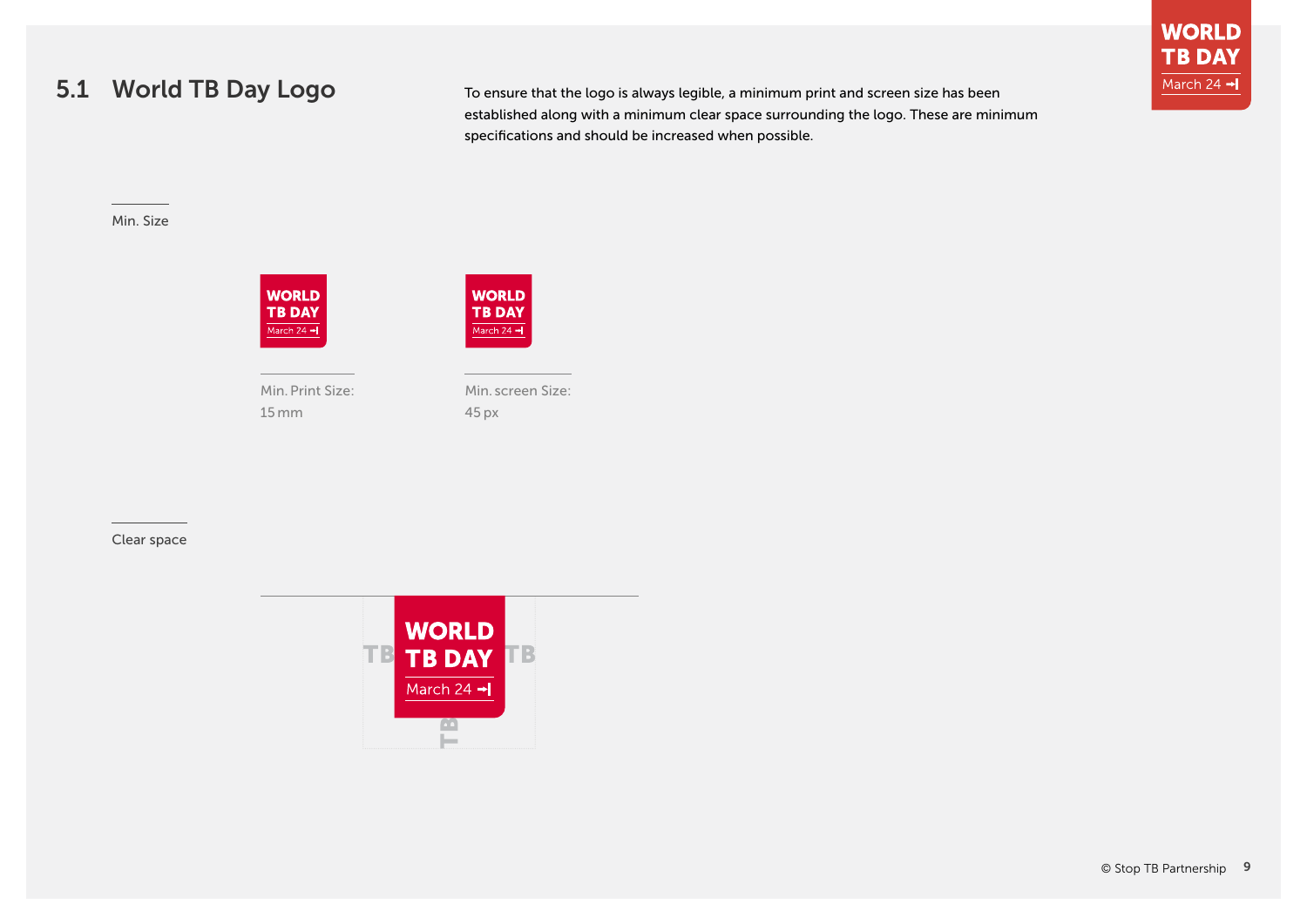# 5.2 World TB Day Logo

Logo application



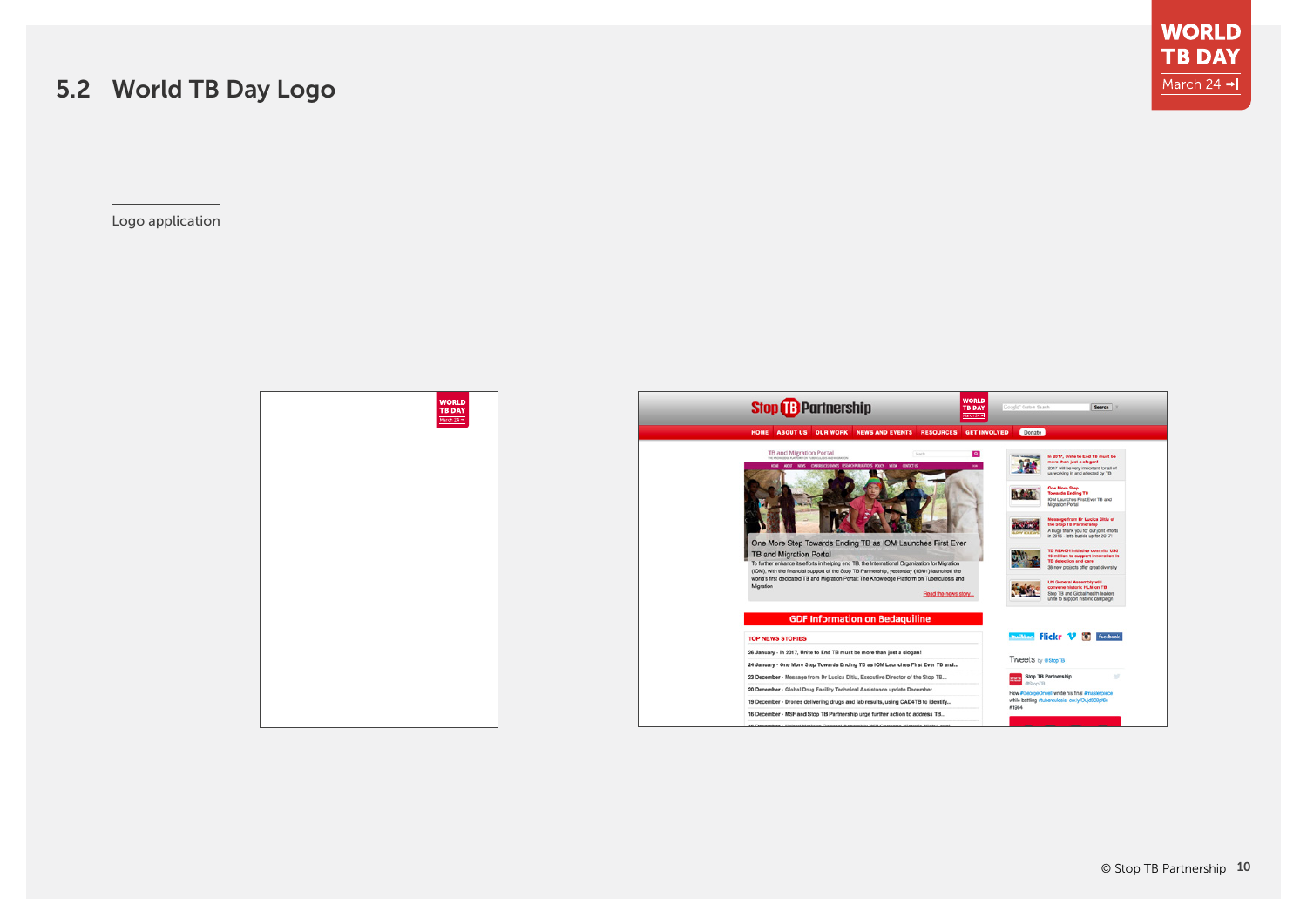## 5.3 World TB Day Logo

To ensure a wide take-up and visibility of the World TB Day logo worlwide we have developed it the 6 UN official languages. Download the Logo from the World TB Day [webpage](http://stoptb.org/events/world_tb_day/2020/materials.asp).

translated versions



English



French

Arabic Chinese

# **ВСЕМИРНЫЙ ДЕНЬ - 24 МАРТ** БОРЬБЫ С ТУБЕРКУЛЕЗОМ

# **DÍA MUNDIAL DE | -124 de LA TUBERCULOSIS | Marzo**

Russian Spanish Spanish Spanish Spanish Spanish Spanish Spanish Spanish Spanish Spanish Spanish Spanish Spanish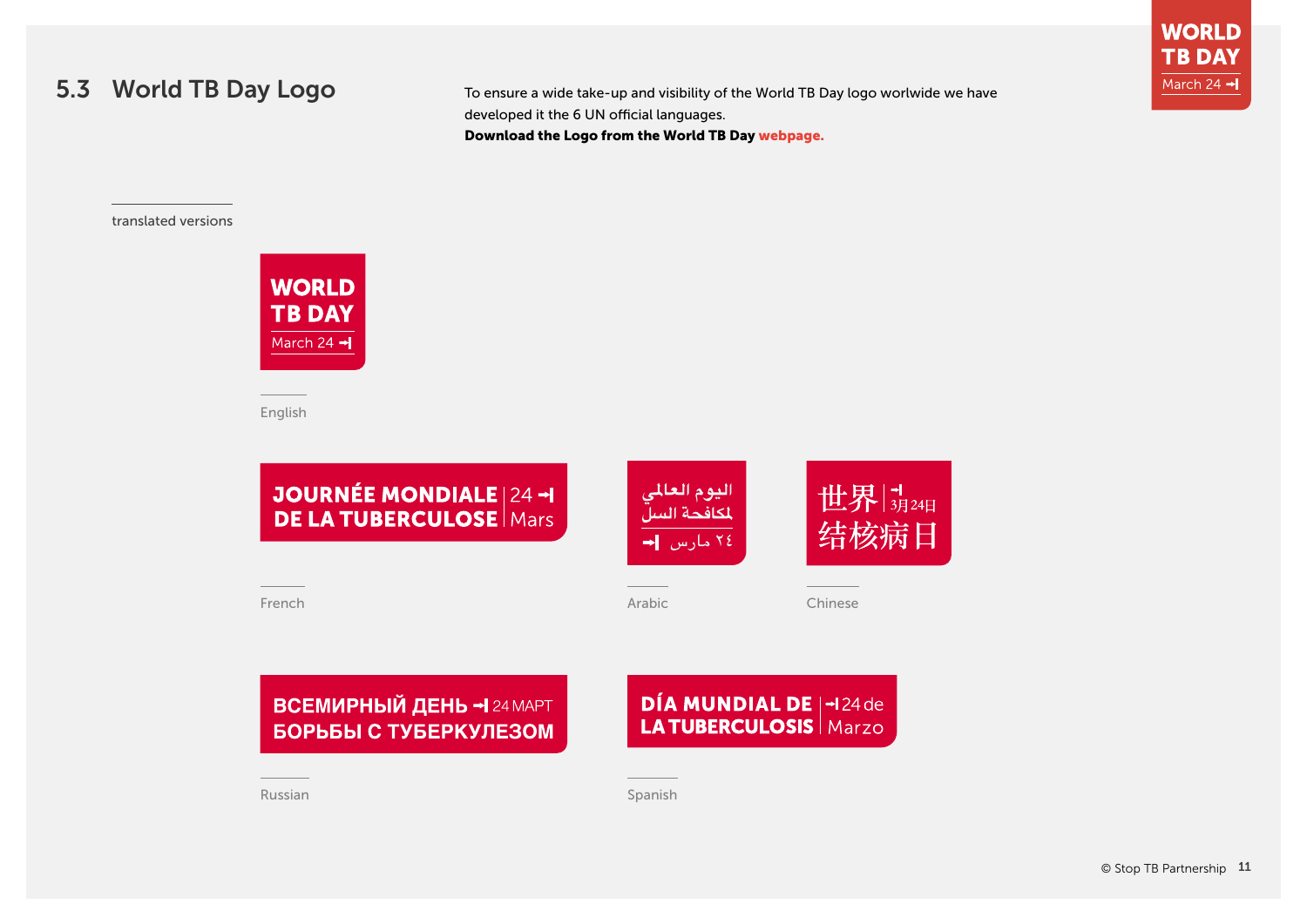# <span id="page-11-0"></span>6.0 End TB Logo

Color version

The Red Arrow is a symbol for our goal: a world without TB. It represents our unwavering commitment to move forward with this mission until we reach the finish line.

The Red Arrow was developed with the input of thousands of partners in the TB community. The symbol belongs to no single organization, person, tagline, or agenda. It represents our unity against TB, and it's in your hands to shape, mold, and give meaning to. Download the End TB Logo from the World TB Day [webpage.](http://stoptb.org/events/world_tb_day/2020/materials.asp)



Full color White Logo Black logo

**WORLD TB DAY** March 24 -